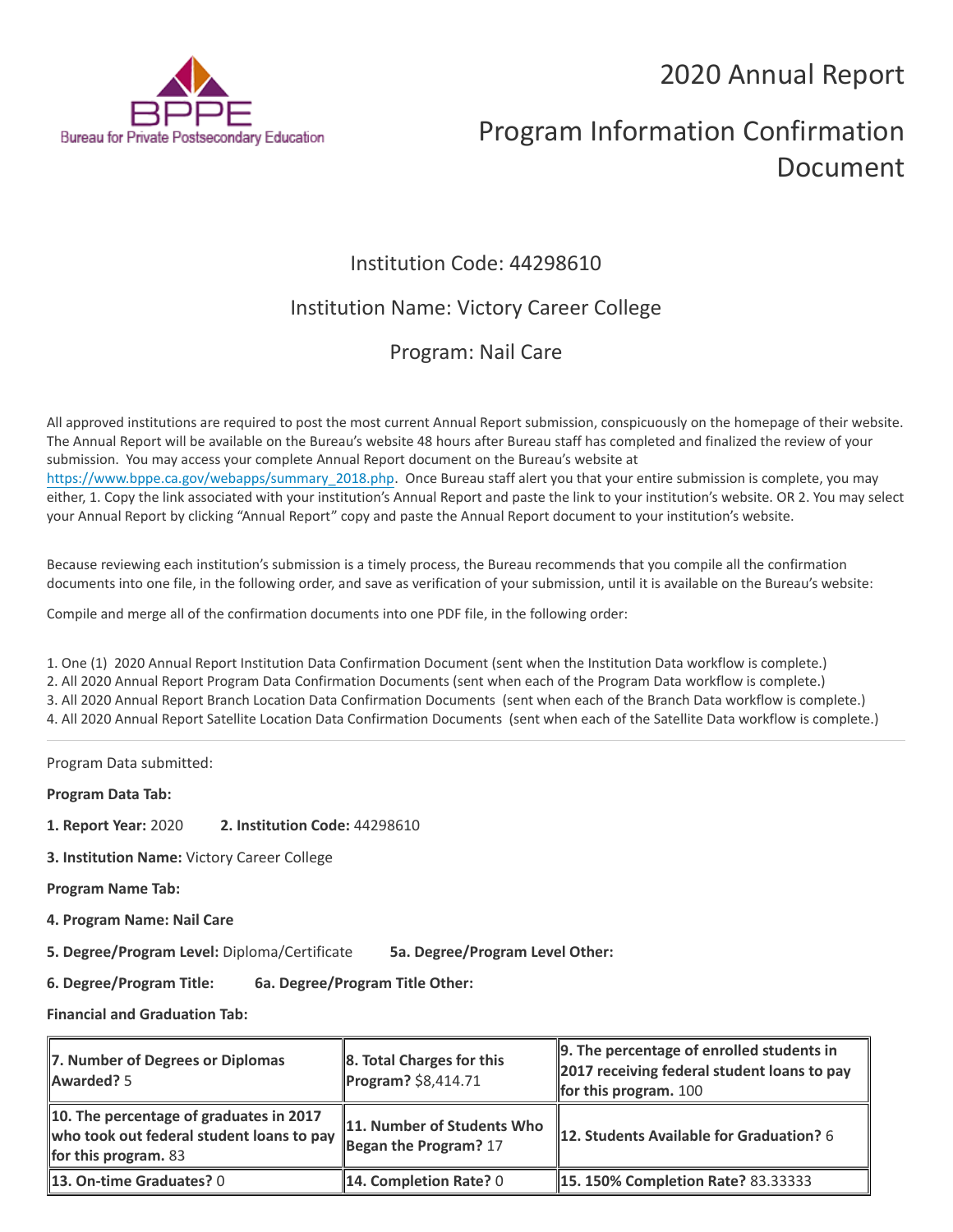#### **16. Is the above data taken from the Integrated Postsecondary Education Data System (IPEDS) of the United States Department of Education?** No

#### **Placement Data Tab:**

CEC § 94929.5 requires institutions to report placement data for every program that is designed or advertised to lead to a particular career, or advertised or promoted with any claim regarding job placement.

| 17. Graduates Available for<br><b>Employment?</b> 4                                                                                                                  | 18 Graduates Employed in the<br>Field? 1 | 19. Placement Rate? 25 |  |  |
|----------------------------------------------------------------------------------------------------------------------------------------------------------------------|------------------------------------------|------------------------|--|--|
| 20. Graduates Employed in the field                                                                                                                                  |                                          |                        |  |  |
| 20b. At least 30 hours per week? 1<br>20a. 20 to 29 hours per week? $0$                                                                                              |                                          |                        |  |  |
| $\ $ 21. Indicate the number of graduates employed                                                                                                                   |                                          |                        |  |  |
| 21b. Concurrent aggregated positions in the field of<br>21a. In a single position in the field of study: 1<br>study: $0$                                             |                                          |                        |  |  |
| 21d. By the institution or an employer owned by the institution, or<br>21c. Freelance/self-employed: 1<br>an employer who shares ownership with the institution: $0$ |                                          |                        |  |  |

#### **Exam Passage Rate Tab:**

5 CCR §74112(j) requires the institution to collect the exam passage data directly from its graduates if the exam passage data is not available from the licensing agency.

**22. Does this educational program lead to an occupation that requires State licensing?** Yes

#### **22a. Do graduates have the option or requirement for more than one type of State licensing exam?** No

 **Option/Requirement #1: Option/Requirement #2: Option/Requirement #3: Option/Requirement #4:**

**Exam Passage Rate - Year 1 Tab:**

**23. Name of the State licensing entity that licenses the field:** Yes

**24. Name of Exam?** National Nail Technology Examination

| 25. Number of Graduates Taking | $\parallel$ 26. Number Who Passed the | $\parallel$ 27. Number Who Failed the | $\ $ 28. Passage |
|--------------------------------|---------------------------------------|---------------------------------------|------------------|
| <b>State Exam? 1</b>           | <b>State Exam? 1</b>                  | <b>State Exam?</b> $0$                | <b>Rate? 100</b> |
|                                |                                       |                                       |                  |

**29. Is This Data from the State Licensing Agency that Administered the Exam?** Yes **29a. Name of Agency:** Board of Barbering and Cosmetology

**30. If the response to #29 is "No", provide a description of the process used for Attempting to Contact Students.**

**Exam Passage Rate - Year 2 Tab:**

**31. Name of the State licensing entity that licenses the field:** Board of Barbering and Cosmetology

**32. Name of Exam?** National Nail Technology Examination

| 33. Number of Graduates Taking 34. Number Who Passed the 35. Number Who Failed the 36. Passage<br><b>State Exam?</b> 6 | <b>State Exam?</b> 5 | <b>State Exam?</b> 1 | <b>Rate?</b> 83.33333 |
|------------------------------------------------------------------------------------------------------------------------|----------------------|----------------------|-----------------------|
|                                                                                                                        |                      |                      |                       |

**37. Is This Data from the State Licensing Agency that Administered the Exam?** Yes **37a. Name of Agency:** Board of Barbering and Cosmetology

**38. If the response to #37 is "No", provide a description of the process used for Attempting to Contact Students.** 

**Salary Data Tab:**